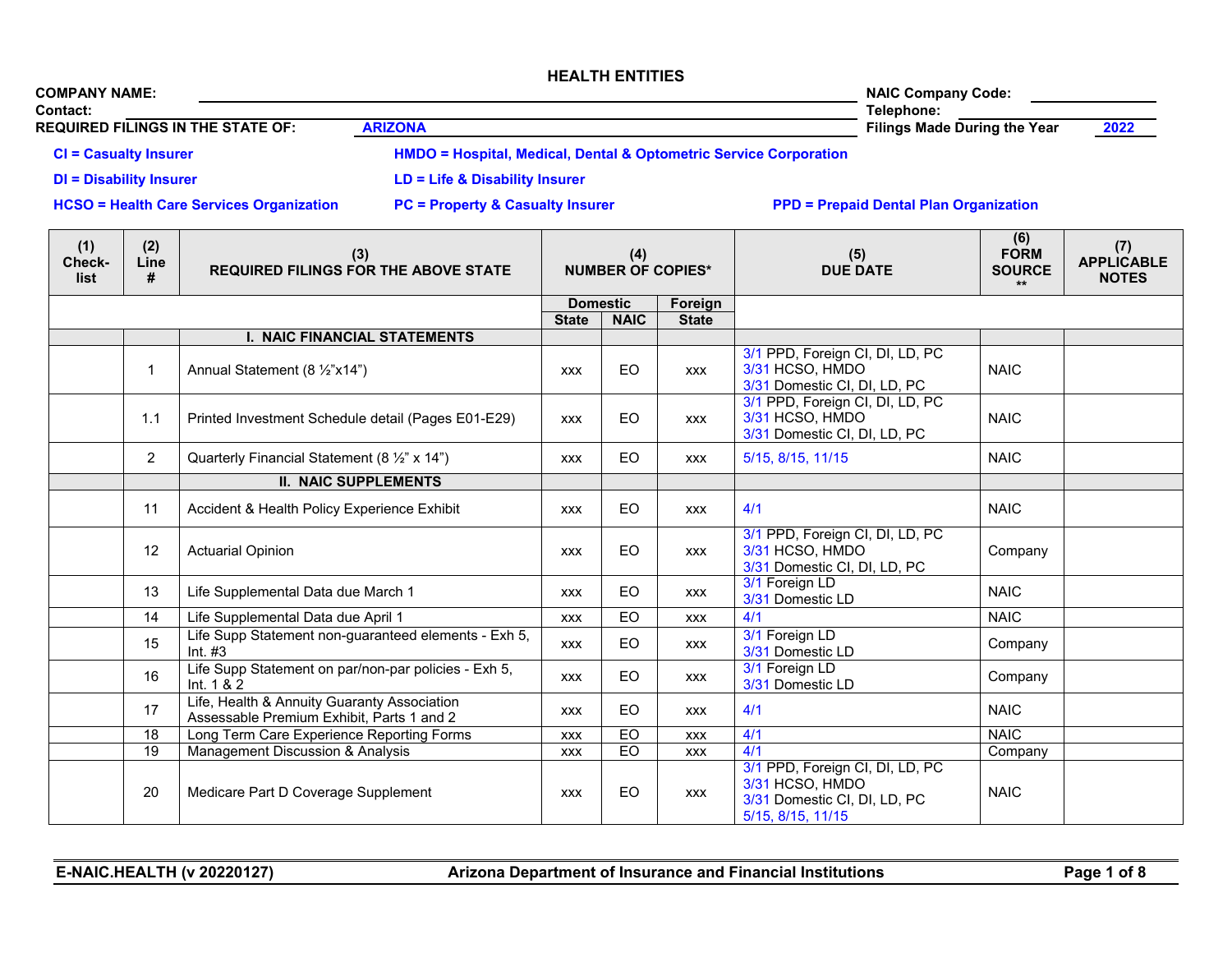| (1)<br>Check-<br>list | (2)<br>Line<br>#                                                                                               | (3)<br><b>REQUIRED FILINGS FOR THE ABOVE STATE</b>                         | (4)<br><b>NUMBER OF COPIES*</b> |             |              | (5)<br><b>DUE DATE</b>                                                             | (6)<br><b>FORM</b><br><b>SOURCE</b><br>$\star\star$ | (7)<br><b>APPLICABLE</b><br><b>NOTES</b> |
|-----------------------|----------------------------------------------------------------------------------------------------------------|----------------------------------------------------------------------------|---------------------------------|-------------|--------------|------------------------------------------------------------------------------------|-----------------------------------------------------|------------------------------------------|
|                       |                                                                                                                |                                                                            | <b>Domestic</b><br>Foreign      |             |              |                                                                                    |                                                     |                                          |
|                       |                                                                                                                |                                                                            | <b>State</b>                    | <b>NAIC</b> | <b>State</b> |                                                                                    |                                                     |                                          |
|                       | 21                                                                                                             | Medicare Supplement Insurance Experience Exhibit                           | <b>XXX</b>                      | EO          | <b>XXX</b>   | 3/1 PPD, Foreign CI, DI, LD, PC<br>3/31 HCSO, HMDO<br>3/31 Domestic CI, DI, LD, PC | <b>NAIC</b>                                         |                                          |
|                       | 22                                                                                                             | <b>Risk-Based Capital Report</b>                                           | <b>XXX</b>                      | EO          | <b>XXX</b>   | 3/1 Domestic PPD<br>3/31 Domestic HCSO, HMDO<br>3/31 Domestic CI, DI, LD, PC       | <b>NAIC</b>                                         |                                          |
|                       | 23                                                                                                             | Schedule SIS                                                               | $\mathbf{1}$                    | N/A         | N/A          | 3/1 PPD, Foreign CI, DI, LD, PC<br>3/31 HCSO, HMDO<br>3/31 Domestic CI, DI, LD, PC | <b>NAIC</b>                                         | B                                        |
|                       | 24                                                                                                             | Supplemental Compensation Exhibit                                          | $\mathbf{1}$                    | N/A         | N/A          | 3/1 PPD, Foreign CI, DI, LD, PC<br>3/31 HCSO, HMDO<br>3/31 Domestic CI, DI, LD, PC | <b>NAIC</b>                                         | B                                        |
|                       | $\overline{25}$                                                                                                | Supplemental Health Care Exhibit (Parts 1, 2 and 3)                        | <b>XXX</b>                      | EO          | <b>XXX</b>   | 4/1                                                                                | <b>NAIC</b>                                         |                                          |
|                       | $\overline{26}$                                                                                                | Supplemental Health Care Exhibit's Allocation Report                       | <b>XXX</b>                      | EO          | <b>XXX</b>   | 4/1                                                                                | <b>NAIC</b>                                         |                                          |
|                       | 27                                                                                                             | Supplemental Investment Risk Interrogatories                               | <b>XXX</b>                      | EO          | <b>XXX</b>   | 4/1                                                                                | <b>NAIC</b>                                         |                                          |
|                       |                                                                                                                | <b>III. ELECTRONIC FILING REQUIREMENTS</b>                                 |                                 |             |              |                                                                                    |                                                     |                                          |
|                       | 61                                                                                                             | Annual Statement Electronic Filing                                         | <b>XXX</b>                      | EO          | <b>XXX</b>   | 3/1 PPD, Foreign CI, DI, LD, PC<br>3/31 HCSO, HMDO<br>3/31 Domestic CI, DI, LD, PC | <b>NAIC</b>                                         |                                          |
|                       | 62                                                                                                             | March .PDF Filing                                                          | <b>XXX</b>                      | EO          | <b>XXX</b>   | 3/1 PPD, Foreign CI, DI, LD, PC<br>3/31 HCSO, HMDO<br>3/31 Domestic CI, DI, LD, PC | <b>NAIC</b>                                         |                                          |
|                       | 63                                                                                                             | Risk-Based Capital Electronic Filing                                       | <b>XXX</b>                      | EO.         | N/A          | 3/1 Domestic PPD<br>3/31 Domestic HCSO, HMDO<br>3/31 Domestic CI, DI, LD, PC       | <b>NAIC</b>                                         |                                          |
|                       | 64                                                                                                             | Risk-Based Capital .PDF Filing                                             | <b>XXX</b>                      | EO.         | N/A          | 3/1 Domestic PPD<br>3/31 Domestic HCSO, HMDO<br>3/31 Domestic CI, DI, LD, PC       | <b>NAIC</b>                                         |                                          |
|                       | 65                                                                                                             | <b>Supplemental Electronic Filing</b>                                      | <b>XXX</b>                      | EO          | <b>XXX</b>   | 4/1                                                                                | <b>NAIC</b>                                         |                                          |
|                       | 66                                                                                                             | <b>Supplemental .PDF Filing</b>                                            | <b>XXX</b>                      | EO          | <b>XXX</b>   | 4/1                                                                                | <b>NAIC</b>                                         |                                          |
|                       | 67                                                                                                             | <b>Quarterly Statement Electronic Filing</b>                               | <b>XXX</b>                      | EO          | <b>XXX</b>   | 5/15, 8/15, 11/15                                                                  | <b>NAIC</b>                                         |                                          |
|                       | 68                                                                                                             | Quarterly .PDF Filing                                                      | <b>XXX</b>                      | EO          | <b>XXX</b>   | 5/15, 8/15, 11/15                                                                  | <b>NAIC</b>                                         |                                          |
|                       | 69                                                                                                             | June .PDF Filing                                                           | <b>XXX</b>                      | EO          | <b>XXX</b>   | 6/1                                                                                | <b>NAIC</b>                                         |                                          |
|                       |                                                                                                                | IV. AUDIT/INTERNAL CONTROL RELATED<br><b>REPORTS</b>                       |                                 |             |              |                                                                                    |                                                     |                                          |
|                       | $\overline{81}$                                                                                                | <b>Accountants Letter of Qualifications</b>                                | <b>XXX</b>                      | EO          | N/A          | 6/1                                                                                | Company                                             |                                          |
|                       | $\overline{82}$                                                                                                | <b>Audited Financial Reports</b>                                           | <b>XXX</b>                      | EO          | <b>XXX</b>   | 6/1                                                                                | Company                                             |                                          |
|                       | $\overline{83}$                                                                                                | Audited Financial Reports Exemption Affidavit                              | $\mathbf{1}$                    | N/A         | N/A          |                                                                                    | Company                                             | B                                        |
|                       | 84                                                                                                             | <b>Communication of Internal Control Related Matters</b><br>Noted in Audit | <b>XXX</b>                      | EO          | N/A          | 8/1                                                                                | Company                                             | P                                        |
|                       | Page 2 of 8<br><b>E-NAIC.HEALTH (v 20220127)</b><br>Arizona Department of Insurance and Financial Institutions |                                                                            |                                 |             |              |                                                                                    |                                                     |                                          |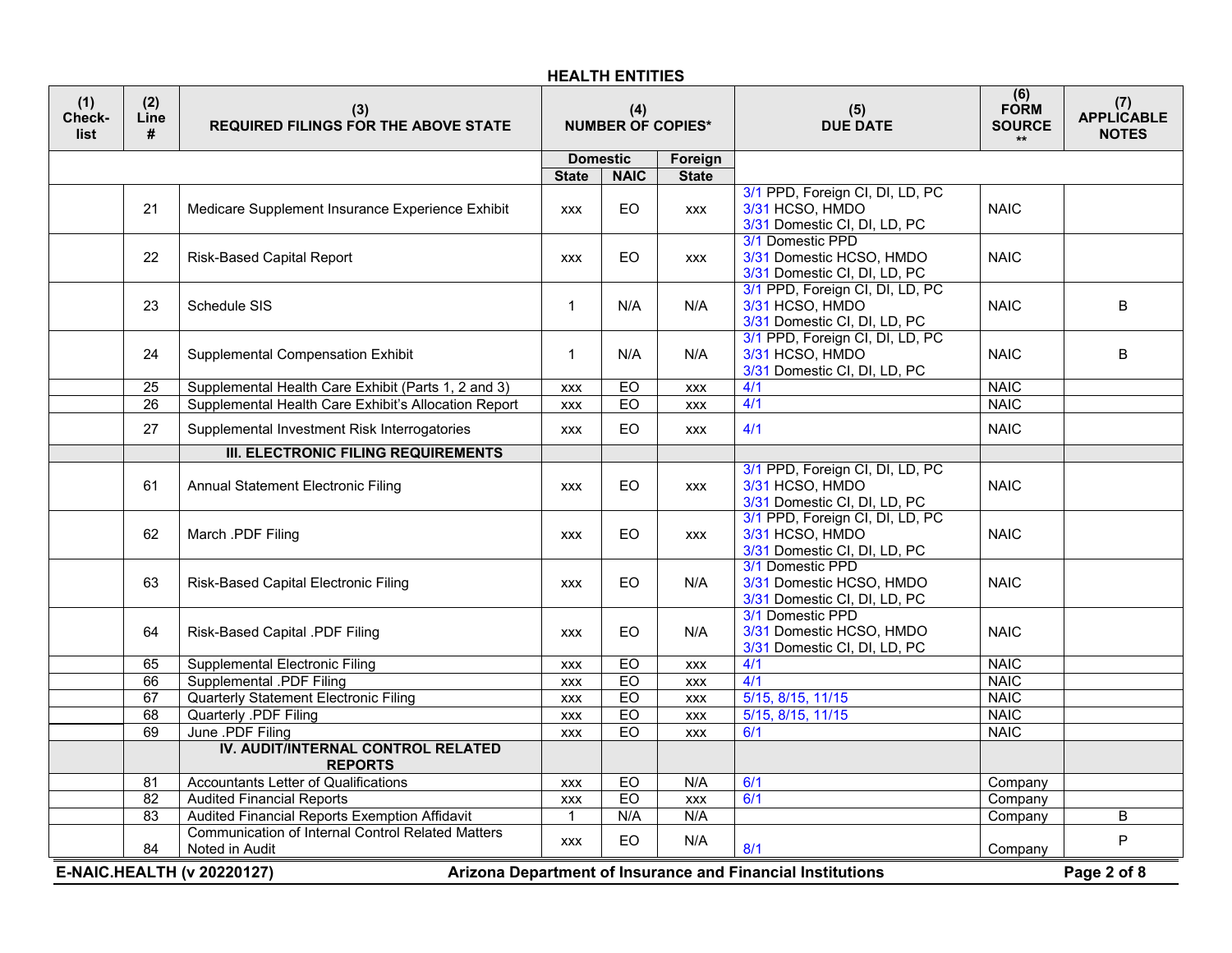| (1)<br>Check-<br>list | (2)<br>Line<br># | (3)<br><b>REQUIRED FILINGS FOR THE ABOVE STATE</b>                                                                                                            |                             | (4)          | <b>NUMBER OF COPIES*</b> | (5)<br><b>DUE DATE</b>                                                        | (6)<br><b>FORM</b><br><b>SOURCE</b><br>$\star\star$ | (7)<br><b>APPLICABLE</b><br><b>NOTES</b> |
|-----------------------|------------------|---------------------------------------------------------------------------------------------------------------------------------------------------------------|-----------------------------|--------------|--------------------------|-------------------------------------------------------------------------------|-----------------------------------------------------|------------------------------------------|
|                       |                  |                                                                                                                                                               | <b>Domestic</b>             | <b>NAIC</b>  | Foreign                  |                                                                               |                                                     |                                          |
|                       | 85               | Independent CPA (change)                                                                                                                                      | <b>State</b><br>$\mathbf 1$ | N/A          | <b>State</b><br>N/A      |                                                                               | Company                                             | B                                        |
|                       |                  | Management's Report of Internal Control Over                                                                                                                  |                             |              |                          |                                                                               |                                                     |                                          |
|                       | 86               | <b>Financial Reporting</b>                                                                                                                                    | $\mathbf{1}$                | N/A          | N/A                      | 8/1                                                                           | Company                                             | B, P                                     |
|                       | 87               | Notification of Adverse Financial Condition                                                                                                                   | $\mathbf{1}$                | N/A          | N/A                      |                                                                               | Company                                             | B                                        |
|                       | 88               | Relief from five-year rotation requirement for lead audit<br>partner                                                                                          | <b>XXX</b>                  | <b>EO</b>    | N/A                      | 3/1                                                                           | Company                                             |                                          |
|                       | 89               | Relief from the one-year cooling off period for<br>independent CPA                                                                                            | <b>XXX</b>                  | <b>EO</b>    | N/A                      | 3/1                                                                           | Company                                             |                                          |
|                       | 90               | Relief from the Requirement for Audit Committees                                                                                                              | <b>XXX</b>                  | EO           | N/A                      | 3/1                                                                           | Company                                             |                                          |
|                       | 91               | Request for Exemption to File Management's Report of<br>Internal Control Over Financial Reporting                                                             | $\mathbf{1}$                | N/A          | N/A                      |                                                                               | Company                                             | B                                        |
|                       |                  | <b>V. STATE REQUIRED FILINGS</b>                                                                                                                              |                             |              |                          |                                                                               |                                                     |                                          |
|                       | 101              | Actuarial Certification of Rates for Small Employer<br>Health Benefits Plans and Accountable Health Plan<br>Small Employer Base Premium Rates and Index Rates | $\mathbf{1}$                | $\mathbf{0}$ | $\mathbf{1}$             | 4/1 HCSO, HMDO, CI, DI, LD, PC                                                | <b>State</b>                                        | S                                        |
|                       | 102              | <b>Actuarial Opinion Summary</b>                                                                                                                              | $\mathbf{1}$                | $\mathbf 0$  | <b>XXX</b>               | 3/31 Domestic CI, PC ONLY                                                     | Company                                             | B, V                                     |
|                       | 103              | Annual Tax and Fees Report and Payment Form E-<br><b>TAX</b>                                                                                                  | EO                          | $\mathbf{0}$ | <b>EO</b>                | 3/1                                                                           | <b>State</b>                                        | D                                        |
|                       | 104              | Audited Financial Report Internal Control Filings<br><b>Transmittal Form E-AFR.IC</b>                                                                         | $\mathbf{1}$                | $\mathbf 0$  | N/A                      | 8/1                                                                           | <b>State</b>                                        | B, P                                     |
|                       | 105              | Certificate of Advertising Compliance Form E-HCSO-<br>13                                                                                                      | $\mathbf{1}$                | $\mathbf 0$  | $\mathbf{1}$             | 3/31 HCSO and HMDO with HCSO<br>operation only                                | State                                               | B                                        |
|                       | 106              | Certificate of Disclosure Form E-178                                                                                                                          | EO                          | 0            | EO                       | 3/1 Foreign CI, DI, LD, PC<br>3/31 HCSO, HMDO<br>3/31 Domestic CI, DI, LD, PC | <b>State</b>                                        | Q                                        |
|                       | 107              | Credit Life, Disability, and Unemployment Insurance<br>Experience Report and Credit Property Insurance<br><b>Experience Report</b>                            | <b>EO</b>                   | $\mathbf 0$  | EO.                      | 4/1 CI, DI, LD, PC                                                            | <b>State</b>                                        | S                                        |
|                       | 108              | Form B, C, and F Insurance Holding Company System<br>Registration Statement ****                                                                              | EO                          | $\mathbf 0$  | N/A                      | 3/31 Domestic CI, DI, LD, PC, PPD                                             | <b>State</b>                                        | B, T                                     |
|                       | 109              | <b>HCSO</b> significant modifications                                                                                                                         | EO                          | $\Omega$     | EO                       | Within 10 days of change                                                      | Company                                             | B, R                                     |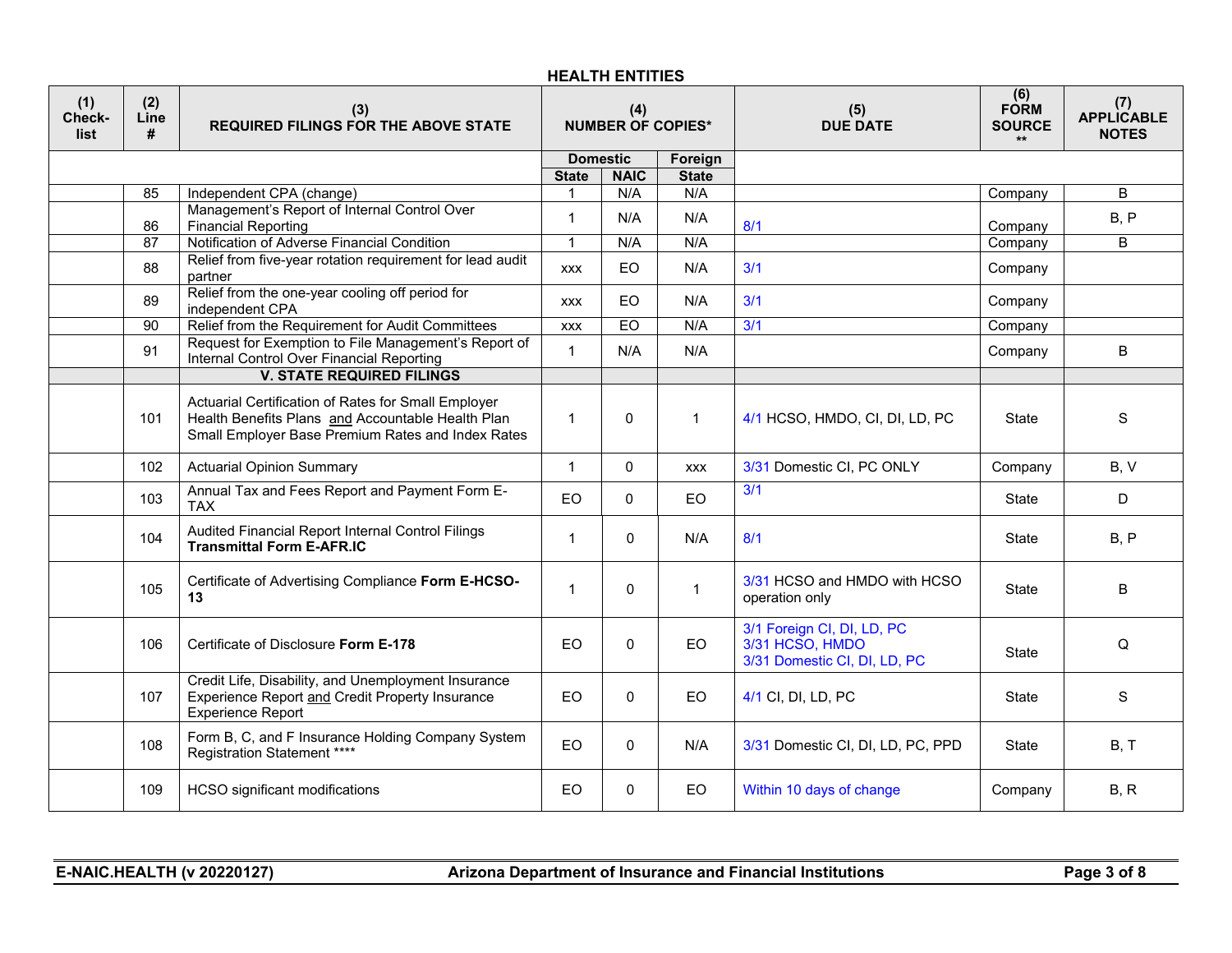| (1)<br>Check-<br>list | (2)<br>Line<br># | (3)<br><b>REQUIRED FILINGS FOR THE ABOVE STATE</b>                       | (4)<br><b>NUMBER OF COPIES*</b> |              |              | (5)<br><b>DUE DATE</b>                                       | (6)<br><b>FORM</b><br><b>SOURCE</b><br>$***$ | (7)<br><b>APPLICABLE</b><br><b>NOTES</b> |
|-----------------------|------------------|--------------------------------------------------------------------------|---------------------------------|--------------|--------------|--------------------------------------------------------------|----------------------------------------------|------------------------------------------|
|                       |                  |                                                                          | Foreign<br><b>Domestic</b>      |              |              |                                                              |                                              |                                          |
|                       |                  |                                                                          | <b>State</b>                    | <b>NAIC</b>  | <b>State</b> |                                                              |                                              |                                          |
|                       | 110              | HIPAA Reports to Life & Health Division                                  |                                 | $\Omega$     |              | 3/1                                                          | State                                        | S                                        |
|                       | 111              | Producer Controlled Property and Casualty Insurance<br>Report Form E-350 |                                 | $\Omega$     | N/A          | 3/31 Domestic CI, PC                                         | State                                        | B                                        |
|                       | 112              | Regulatory Asset Adequacy Issues Summary                                 |                                 | $\Omega$     | <b>XXX</b>   | 4/1 Domestic LD Only                                         | Company                                      | B, U                                     |
|                       | 113              | Signed Jurat                                                             | E <sub>O</sub>                  | $\mathbf{0}$ | N/A          | $3/1$ PPD<br>3/31 HCSO, HMDO<br>3/31 Domestic CI, DI, LD, PC | <b>NAIC</b>                                  |                                          |
|                       | 114              | ORSA *****                                                               |                                 | $\Omega$     | N/A          | 6/30                                                         | Company                                      | B, W                                     |
|                       | 115              | Corporate Governance Annual Disclosure***                                |                                 | 0            | N/A          | 6/1                                                          | Company                                      | B                                        |

**\*If XXX appears in this column, this state does not require this filing, if hard copy is filed with the state of domicile and if the data is filed electronically with the NAIC. If N/A appears in this column, the filing is required with the domiciliary state. EO (electronic only filing).**

**\*\*If Form Source is NAIC, the form should be obtained from the appropriate vendor.**

**\*\*\*For those states that have adopted the NAIC Corporate Governance Annual Disclosure Model Act, an annual disclosure is required of all insurers or insurance groups by June 1. The Corporate Governance Annual Disclosure is a state filing only and should not be submitted by the company to the NAIC. Note however that the filing is intended to be submitted to the lead state if filed at the insurance group level. For more information on lead states, see the following NAIC URL: [http://www.naic.org/public\\_lead\\_state\\_report.htm.](http://www.naic.org/public_lead_state_report.htm)**

**\*\*\*\*For those states that have adopted the NAIC updated Holding Company Model Act, a Form F filing is required annually by holding company groups. Consistent with the Form B filing requirements, the Form F is a state filing only and should not be submitted by the company to the NAIC.**

**Note however that this filing is intended to be submitted to the lead state. For more information on lead states, see the following NAIC URL: [http://www.naic.org/public\\_lead\\_state\\_report.htm.](http://www.naic.org/public_lead_state_report.htm)**

**\*\*\*\*\*For those states that have adopted the NAIC Risk Management and Own Risk and Solvency Assessment Model Act, a summary report is required annually by insurers and insurance groups above a specified premium threshold. The ORSA Summary Report is a state filing only and should not be submitted by the company to the NAIC. Note however that this filing is intended to be submitted to the lead state. For more information on lead states, see the following NAIC URL: [http://www.naic.org/public\\_lead\\_state\\_report.htm](http://www.naic.org/public_lead_state_report.htm)**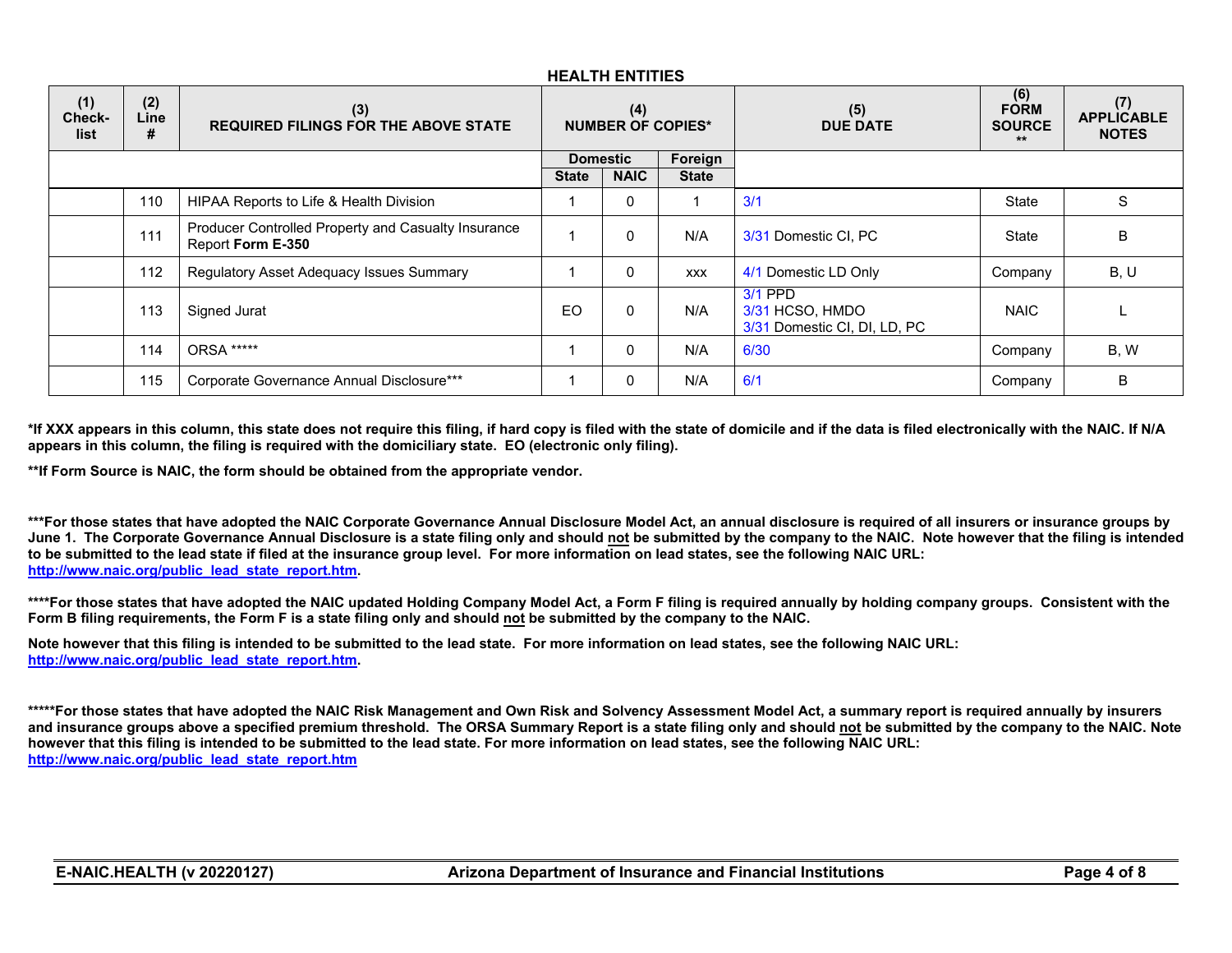|   | <b>NOTES AND INSTRUCTIONS (A-N APPLY TO ALL FILINGS)</b>                                                                                                                  |                                                                                                                                                                                                                                                                                                                                                                |  |  |  |  |
|---|---------------------------------------------------------------------------------------------------------------------------------------------------------------------------|----------------------------------------------------------------------------------------------------------------------------------------------------------------------------------------------------------------------------------------------------------------------------------------------------------------------------------------------------------------|--|--|--|--|
| A | Required Filings Contact Person:                                                                                                                                          | <b>Tony McCormack</b><br>Administrative Assistant III<br>Phone: (602) 364-3245<br>E-mail address: tony.mccormack@difi.az.gov                                                                                                                                                                                                                                   |  |  |  |  |
| B | <b>Electronic Filing Email Address</b>                                                                                                                                    | financialfilings@difi.az.gov                                                                                                                                                                                                                                                                                                                                   |  |  |  |  |
| C | Mailing Address:                                                                                                                                                          | Arizona Department of Insurance and Financial Institutions<br><b>Insurance Financial Affairs Division</b><br>100 North 15th Avenue, Suite 261<br>Phoenix, Arizona 85007-2630                                                                                                                                                                                   |  |  |  |  |
|   | Electronic filing information for tax and fee reporting and payment:                                                                                                      | Insurers must use the NAIC OPTins system (or an OPTins authorized business partner) to<br>report and pay taxes and fees starting January 1, 2018.                                                                                                                                                                                                              |  |  |  |  |
| D | <b>Premium Tax Due Dates:</b><br><b>Due 3/1</b> Annual Tax and Fees Report and Payment<br>Due 3/15, 4/15, 5/15, 6/15, 7/15, 8/15 Installment Tax Payments                 | Use appropriate form located on our Tax Forms and Instructions web page at<br>https://difi.az.gov/insurers/taxes and the NAIC OPTins System.<br>Contact Person:<br>Loretta Moncibaez (602) 364-3997<br>E-mail address: taxunit@difi.az.gov                                                                                                                     |  |  |  |  |
| E | Delivery Instructions:                                                                                                                                                    | All packages <i>must</i> bear U.S. postmark or courier pick-up date.<br>If due date is a weekend or holiday, deadline is next business day.                                                                                                                                                                                                                    |  |  |  |  |
| F | Late Filings:<br>License will be summarily suspended if renewal fee is not paid when due or<br>if financial condition is unknown due to failure to file annual statement. | Up to \$25.00 per day - Annual Statement, Annual Fees, Actuarial Opinion, Management<br>Discussion and Analysis or Audited Financial Report.<br>Up to \$25.00 per day - Certificate of Disclosure Form E-178.<br>Up to \$100.00 per day - Quarterly Statements.<br>We use the NAIC filing date or the USPS postmark or courier pick-up date as the date filed. |  |  |  |  |
| G | Original Signatures:                                                                                                                                                      | Follow the NAIC Annual Statement Instructions.                                                                                                                                                                                                                                                                                                                 |  |  |  |  |
| Н | Signature/Notarization/Certification:                                                                                                                                     | Follow the NAIC Annual Statement Instructions.                                                                                                                                                                                                                                                                                                                 |  |  |  |  |
|   | Amended Filings:                                                                                                                                                          | <b>Must</b> be filed within 10 days with explanation. Signature requirements apply.                                                                                                                                                                                                                                                                            |  |  |  |  |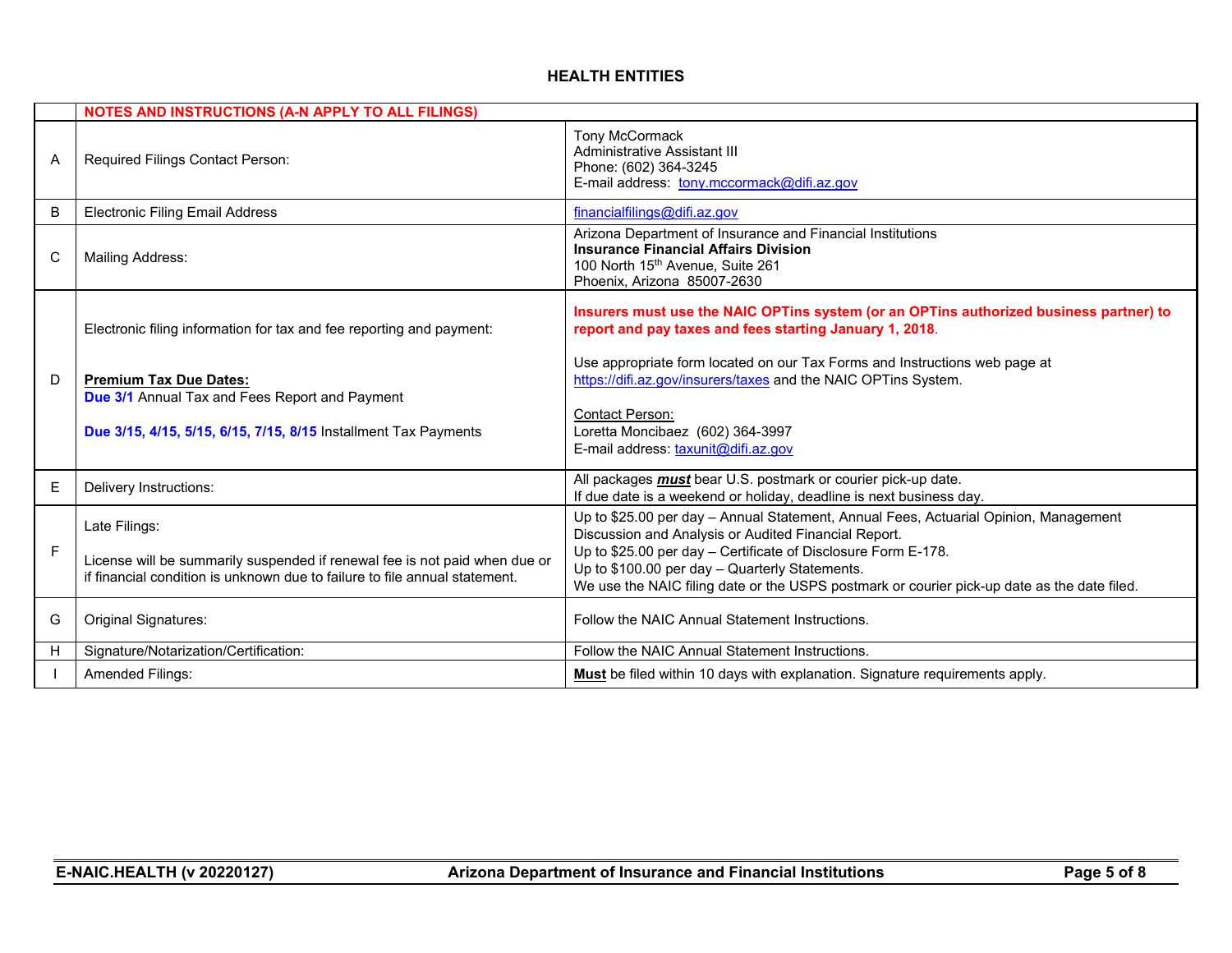|   |                                                                                                                                                                                                                                                                                                                                                                                                                       | <b>HEALTH ENTITIES</b>                                                                                                                                                                                                                                                                                                                                                                                                                                   |
|---|-----------------------------------------------------------------------------------------------------------------------------------------------------------------------------------------------------------------------------------------------------------------------------------------------------------------------------------------------------------------------------------------------------------------------|----------------------------------------------------------------------------------------------------------------------------------------------------------------------------------------------------------------------------------------------------------------------------------------------------------------------------------------------------------------------------------------------------------------------------------------------------------|
| J | Exceptions from normal filings:                                                                                                                                                                                                                                                                                                                                                                                       | <b>EXEMPTIONS:</b><br>Annual Statement filing exemption - NONE.<br>Audited Financial Report exemptions use NAIC Annual Statement Instructions. Must be filed at<br>least 10 days prior to due date.<br>Form F waiver must be filed no later than March 31. Form E-DIRCOMWAIVER.<br><b>EXTENSIONS:</b><br>Approved for a catastrophic event only.<br><b>FOREIGN:</b><br>Must provide a copy of an exemption/extension letter from your state of domicile. |
| Κ | Bar Codes (State or NAIC)                                                                                                                                                                                                                                                                                                                                                                                             | Follow the NAIC Annual Statement Instructions.                                                                                                                                                                                                                                                                                                                                                                                                           |
| L | Signed Jurat                                                                                                                                                                                                                                                                                                                                                                                                          | Follow the NAIC Annual Statement Instructions. Domestic insurers must email a copy of the<br>executed Jurat page to financialfilings@difi.az.gov if it was not submitted to the NAIC.                                                                                                                                                                                                                                                                    |
| м | <b>NONE Filings:</b>                                                                                                                                                                                                                                                                                                                                                                                                  | Every page of the annual statement must be included in sequential page number order. All State<br>forms must be completed or stamped "None" if there are no entries on the form, and returned as<br>instructed.                                                                                                                                                                                                                                          |
| N | Filings new, discontinued, or modified materially since last year:                                                                                                                                                                                                                                                                                                                                                    | Insurers must use the NAIC OPTins system (or an OPTins authorized business partner) to<br>report and pay taxes and fees starting January 1, 2018.<br>Form E-176, Form E-478/E-WCA, Form E-AFR, and Form E-MDA have been discontinued.                                                                                                                                                                                                                    |
| O | <b>Electronic Filing</b>                                                                                                                                                                                                                                                                                                                                                                                              | NAIC electronic filing due date for an Arizona domestic company not licensed in any other state<br>is 3/31 (ARS §20-234).<br>XXX in Column 4 Number of Copies Domestic State means that the domestic insurer should file<br>electronically with the NAIC by the due date. A paper filing should not be filed with the Arizona<br>Department of Insurance and Financial Institutions.                                                                     |
| P | Communication of Internal Control Related Matters Noted in an Audit<br>must be filed even if NO unremediated material weaknesses were noted. If<br>no unremediated material weaknesses state so in the filing.<br>Management's Report of Internal Controls Over Financial Reporting is<br>not required per Section 17 of the Model Regulation unless annual direct<br>and assumed premiums are \$500 million or more. | <b>Communication of Internal Control Related Matters Noted in an Audit is a letter from the</b><br>insurer's external auditor.<br>Form E-AFR.IC must be completed and attached to the Management's Report of Internal<br>Controls Over Financial Reporting filed with us.                                                                                                                                                                                |
| Q | Certificate of Disclosure Form E-178                                                                                                                                                                                                                                                                                                                                                                                  | Name the document using this format "E178-NAIC Number-Insurer Name" (e.g. E178-55555-<br>INSURERNAME).<br>E-mail completed form to financialfilings@difi.az.gov.<br>Incomplete certificates will not be accepted and may result in statutory penalty of \$25 per day.                                                                                                                                                                                    |
| R | <b>HCSO</b> Significant Modifications                                                                                                                                                                                                                                                                                                                                                                                 | HCSO must report any significant modification to information previously furnished in the<br>application for Certificate of Authority within 10 days. ARS §20-1053(B)                                                                                                                                                                                                                                                                                     |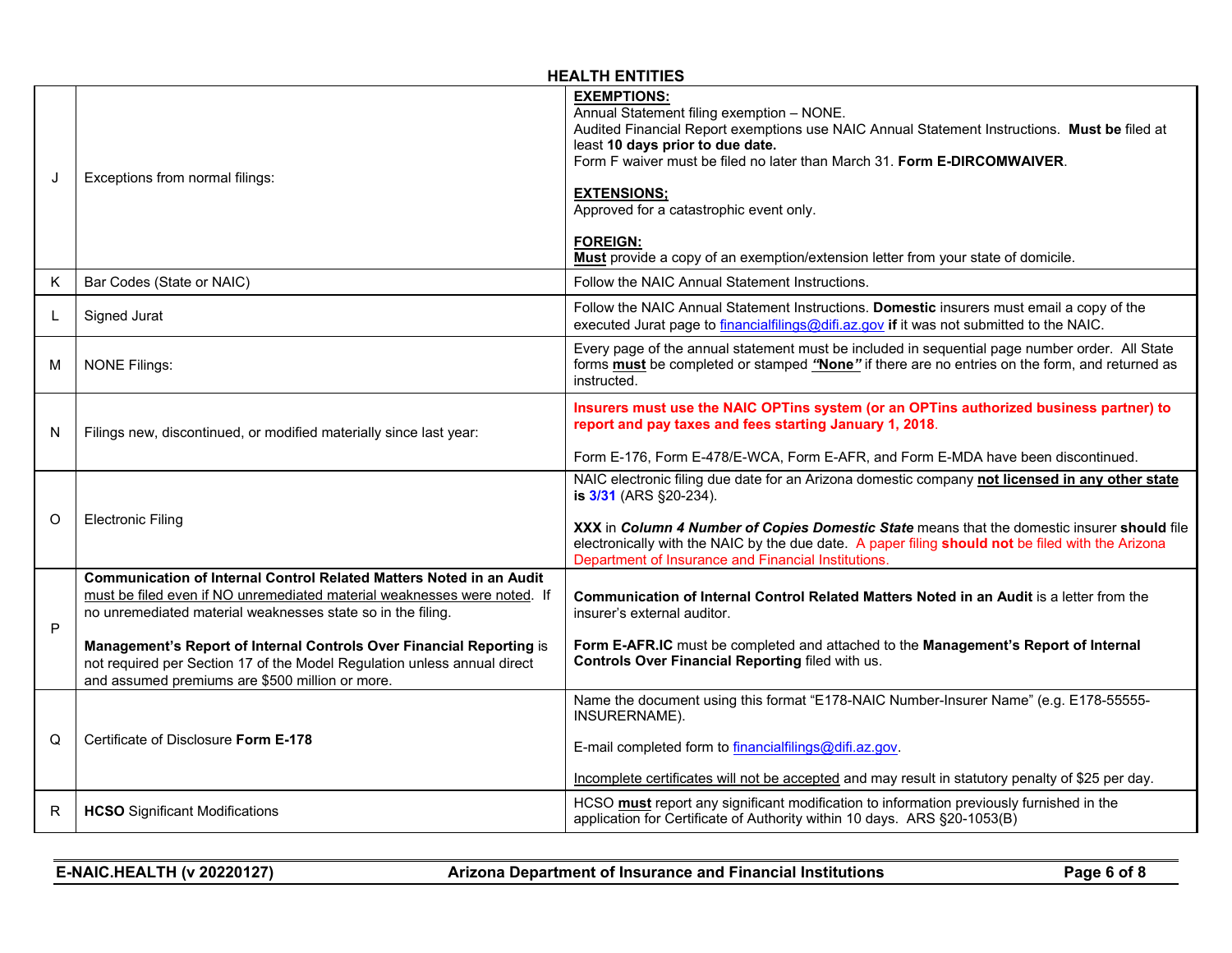| S      | Life & Health Section Reports:<br>1. HIPAA Reports Due 3/1 must be filed ONLY if the company offers what<br>ARS 20-1379 and the federal HIPAA statute define as individual health<br>insurance coverage. ARS §20-1382. See<br>https://difi.az.gov/insurers/life-health-forms-rates-compliance/hipaa-<br>data-reporting.<br>2. Actuarial Certification of Rates for Small Employer Health Benefits<br>Plans Due 4/1 must be filed if you are an approved Accountable Health<br>Plan. ARS §20-2311(E).<br>3. Accountable Health Plan Small Employer Base Premium Rates and<br>Index Rates Due 4/1 must be filed if you are an approved Accountable<br>Health Plan. ARS § 20-2311(G).<br>4. HCSO Network Adequacy reports per Arizona Administrative Code<br>R20-6-1913 Due semi-annually<br>5. Health Care Insurer Provider Grievance reports per Arizona Revised<br>Statutes § 20-3102(F) Due semi-annually<br>6. Credit Life, Disability, and Unemployment Insurance Experience Report<br>Due 4/1 must be filed if you write credit insurance business in Arizona.<br>A.A.C. R20-6-604.07.<br>7. Credit Property Insurance Experience Report Due 4/1 must be filed if<br>you write credit property insurance in Arizona. ARS §20-1621.06.<br>8. Credit Property/Credit Unemployment Certification of Rates Due 4/1<br>must be filed if you are subject to ARS §20-1621.05(C)(1). | See the Life & Health Report Filing Instructions available in SERFF for detailed filing<br>instructions.<br>1. HIPAA Reports - Use Forms HIPAADATA, HIPAA-I, HIPAA-II and HIPAA-III located at<br>https://difi.az.gov/insurers/life-health-forms-rates-compliance/hipaa-data-reporting.<br>Actuarial Certification of Rates for Small Employer Health Benefits Plans<br>2.<br>Accountable Health Plan Small Employer Base Premium Rates and Index Rates<br>3.<br><b>HCSO Network Adequacy reports</b><br>4.<br>5. Health Care Insurer Provider Grievance reports<br>The forms below are on our website at https://difi.az.gov/insurers/property-casualty-<br>forms-rates-compliance/property-casualty-form-rate-filings.<br>6. Credit Life, Disability, and Unemployment Insurance Experience Report.<br>Credit Property Insurance Experience Report<br>7.<br>Credit Property/Credit Unemployment Certification of Rates<br>8.<br>E-mail the completed forms: Credit Life, Disability, and Unemployment Insurance<br>Experience Report; Credit Property Insurance Experience Report; and Credit<br>Property/Credit Unemployment Certification of Rates to propcas@difi.az.gov. Name the<br>document in the format described in the form. |
|--------|----------------------------------------------------------------------------------------------------------------------------------------------------------------------------------------------------------------------------------------------------------------------------------------------------------------------------------------------------------------------------------------------------------------------------------------------------------------------------------------------------------------------------------------------------------------------------------------------------------------------------------------------------------------------------------------------------------------------------------------------------------------------------------------------------------------------------------------------------------------------------------------------------------------------------------------------------------------------------------------------------------------------------------------------------------------------------------------------------------------------------------------------------------------------------------------------------------------------------------------------------------------------------------------------------------------------------------------------------------------------------------|------------------------------------------------------------------------------------------------------------------------------------------------------------------------------------------------------------------------------------------------------------------------------------------------------------------------------------------------------------------------------------------------------------------------------------------------------------------------------------------------------------------------------------------------------------------------------------------------------------------------------------------------------------------------------------------------------------------------------------------------------------------------------------------------------------------------------------------------------------------------------------------------------------------------------------------------------------------------------------------------------------------------------------------------------------------------------------------------------------------------------------------------------------------------------------------------------------------------------------------|
| T      | Form B and C Insurance Holding Company System Registration Statement                                                                                                                                                                                                                                                                                                                                                                                                                                                                                                                                                                                                                                                                                                                                                                                                                                                                                                                                                                                                                                                                                                                                                                                                                                                                                                             | ARIZONA DOMESTIC COMPANIES ONLY<br>See Forms E-185, E-185B, E-185C, E-185D, E-185F, and E-185XD, available on our web site at<br>https://difi.az.gov/insurers/licensingregistration/acquisition-holding-company.<br><b>SEND TO</b> financialfilings@difi.az.gov<br>DO NOT MAIL ORIGINAL / HARD COPY DOCUMENT                                                                                                                                                                                                                                                                                                                                                                                                                                                                                                                                                                                                                                                                                                                                                                                                                                                                                                                             |
| $\cup$ | <b>Regulatory Asset Adequacy Issues Summary</b><br>ARS Title 20, Chapter 3, Article 8.<br>http://www.azleg.state.az.us/ArizonaRevisedStatutes.asp?Title=20                                                                                                                                                                                                                                                                                                                                                                                                                                                                                                                                                                                                                                                                                                                                                                                                                                                                                                                                                                                                                                                                                                                                                                                                                       | ARIZONA DOMESTICS transacting Life insurance ONLY: Send in envelope stamped or<br>labeled "Confidential" or email to financialfilings@difi.az.gov.<br>(see Instruction B for mailing address)                                                                                                                                                                                                                                                                                                                                                                                                                                                                                                                                                                                                                                                                                                                                                                                                                                                                                                                                                                                                                                            |
| V      | <b>Actuarial Opinion Summary</b><br>ARS Title 20, Chapter 3, Article 9.<br>http://www.azleg.state.az.us/ArizonaRevisedStatutes.asp?Title=20                                                                                                                                                                                                                                                                                                                                                                                                                                                                                                                                                                                                                                                                                                                                                                                                                                                                                                                                                                                                                                                                                                                                                                                                                                      | ARIZONA DOMESTICS transacting Property or Casualty insurance ONLY: Email to<br>financialfilings@difi.az.gov.                                                                                                                                                                                                                                                                                                                                                                                                                                                                                                                                                                                                                                                                                                                                                                                                                                                                                                                                                                                                                                                                                                                             |
| W      | <b>ORSA</b>                                                                                                                                                                                                                                                                                                                                                                                                                                                                                                                                                                                                                                                                                                                                                                                                                                                                                                                                                                                                                                                                                                                                                                                                                                                                                                                                                                      | File only if applicable. See Arizona Revised Statutes (ARS) § 20-491 through §20-491.07.<br>Exemptions from this filing requirement are located in ARS 20-491.04.                                                                                                                                                                                                                                                                                                                                                                                                                                                                                                                                                                                                                                                                                                                                                                                                                                                                                                                                                                                                                                                                        |

**E-NAIC.HEALTH (v 20220127) Arizona Department of Insurance and Financial Institutions Page 7 of 8**